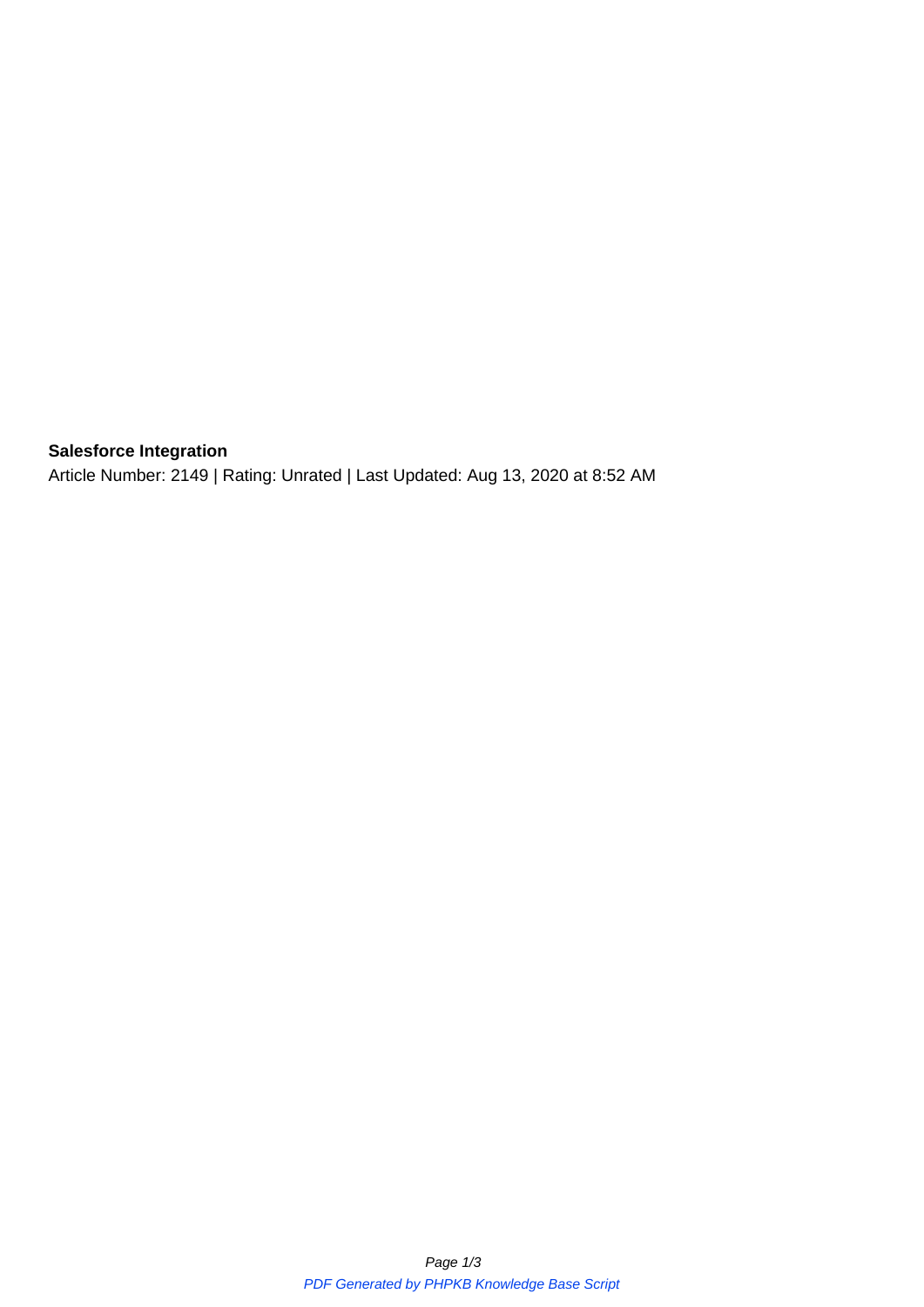a look up on the following: Email -OR- First Name, Last Name and Address -OR- First Name, Last Name and Phone Number  **Lookup Only** – when a field is marked as "For Look up Only― and a record is sent to Salesforce, it will skip the Fuzzy look up above and only use this field to lookup and see if a record exists. $\hat{A}$  (Note  $\hat{a}\in$ " this field will not get update in Salesforce because it is meant to be static and exist in both systems. Insert †will populate only new records Update †will populate new records & overwrite existing records with the most recent data.  **Unmapped Fields** – if no updates should occur at all the field should not be mapped. **GradLeaders Configuration: School > Settings > Salesforce Settings: Â Salesforce Username**  $â€$ " this fields needs to come from the school Salesforce Password  $â€$ " this field needs to come from the school. A The password with security token should be provided. (Note: Security token from SF is sent by email when requested. Path> Development>My Personal Information>Reset my Security Token) **Data Modification** – select what the school wants: Update / Insert – populates new records and updates existing records Update Only  $\hat{a} \in \hat{a}$  updates only existing records Insert Only  $\hat{a} \in \hat{a}$  updates only new records Attach default resumes to Profiles in Salesforce â€<sup>"</sup> this field is only used when sending candidate data to Salesforce. **Salesforce Create Profile in Program:** A new PID should be added for Salesforce Candidate Pull. This Salesforce PID should be selected in this DDL **Agent Import Companies From Salesforce:** Â select enable if you want Company data to flow from salesforce into GradLeaders Career Center Agent Import Recruiters From Salesforce: Â select enable if you want Recruiter data to flow from salesforce into GradLeaders Career Center Agent Import Profiles From Salesforce: Â select enable if you want Candidate data to flow from salesforce into GradLeaders Career Center **Agent Export Companies** To Salesforce:  $\hat{A}$   $\hat{A}$  select enable if you want Company data to flow from GradLeaders Career Center to Salesforce Agent Export Recruiters To Salesforce: Â Â Â select enable if you want Recruiter data to flow from GradLeaders Career Center to Salesforce Agent Export Profiles To Salesforce: Â select enable if you want Candidate data to flow from GradLeaders Career Center to Salesforce  $\hat{A}$  Control > School Tab > **Salesforce Mappings > Questions Mapping: Set up your Entity Types: Company †Select the** Company Field from the Salesforce Type List Recruiter  $\hat{a}€$ "Select the Recruiter Field from the Salesforce Type LIst **Profile â€**"Select the Student Field from the Salesforce Type List  **Click on Each Entity Type and start mapping the fields where you want data to flow to or from GradLeaders Career Center. Mapping Each Question: Select the Salesforce question For Look up only †see definition above.Â** These should be static fields in both systems that do not change and used for seeing if the contact exists.Â No data will get updated/populated **For Insert Only â€**" see definition above If you select this, then only new records will be populated with data from this field. Default Value †To be entered when no value is found in SF Question. Also can be entered when a default value is required if SF may contain null value.  **Mapping Each Answer if list question:** Clcik on the Answers Mapped (example: 38/132) Click on the school answer and then select the appropriate Salesforce answer and hit save. **Mapping Required Questions: Control> School Tab > Salesforce Mappings > Salesforce Required Questions:** Required questions are displayed in the Saleforce Required Questions tab. A default value can be entered for questions that are not mapped.